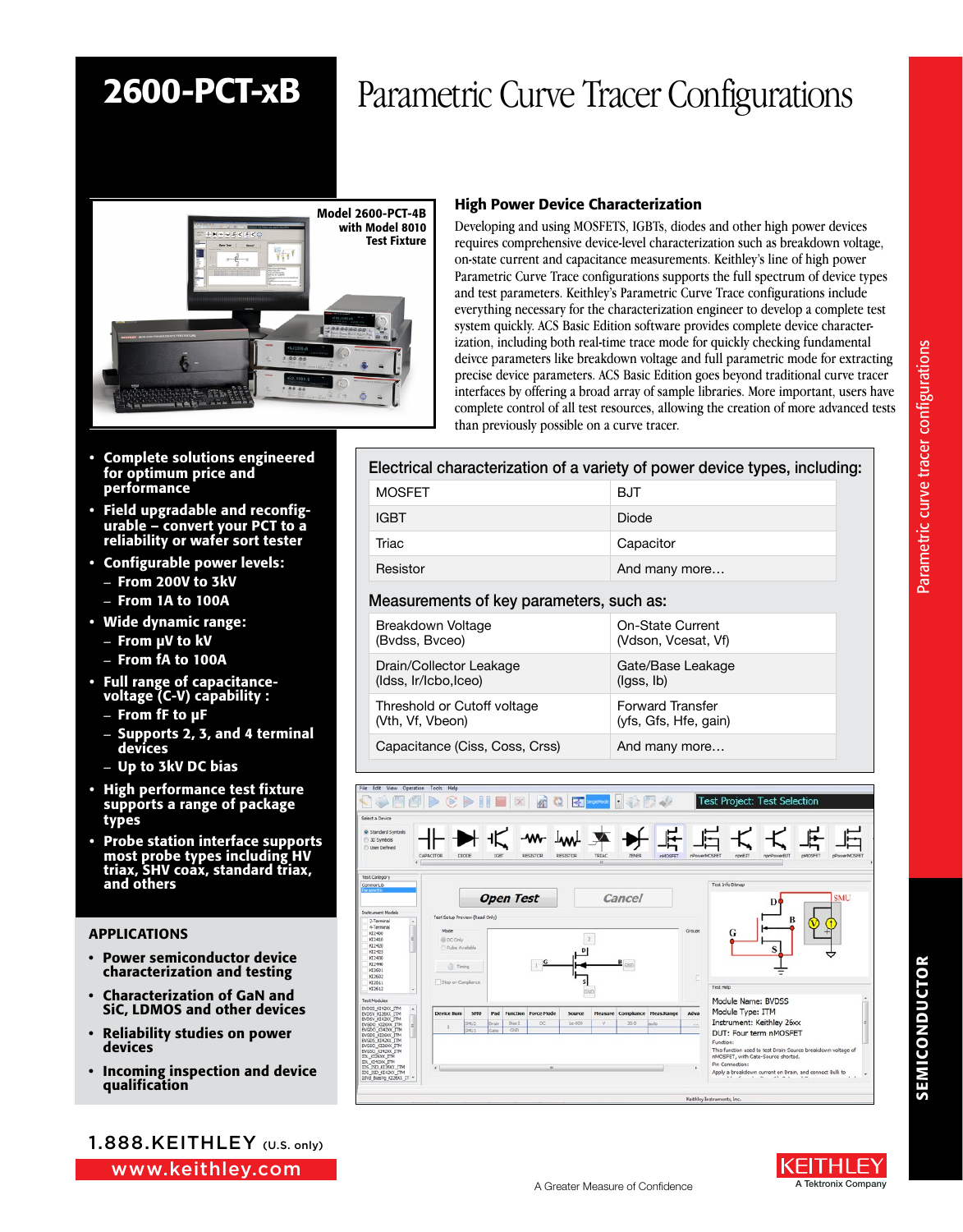### Ordering Information

2600-PCT-1B Low Power 2600-PCT-2B High Current 2600-PCT-3B High Voltage 2600-PCT-4B High Voltage and High Current

#### ccessories Sui

ACS Basic Component Test Software KUSB-488B USB to GPIB Adapter

All cables and adapters for connecting to the 8010 Test Fixture or 8020 High Power Interface Panel

Note: PC and monitor not included; user must supply a Windows XP/7 PC with a USB port.

| <b>ACCESSORIES AVAILABLE</b> |  |
|------------------------------|--|
|------------------------------|--|

| CVU-3K-KIT     | Bias Tee kit for up to 3kV C-V                                                        |  |  |
|----------------|---------------------------------------------------------------------------------------|--|--|
| 8010 OPTIONS   |                                                                                       |  |  |
| 8010           | High Power Device Test Fixture                                                        |  |  |
| 8020           | High Power Interface Panel: Ideal for<br>connecting to probe stations                 |  |  |
| 70161-MSA      | Keyboard/Monitor Arm for K420 and K475 Carts                                          |  |  |
| <b>PCT-CVU</b> | Multi-frequency Capacitance-voltage<br>(C-V) Meter                                    |  |  |
| K475           | Workstation Tower Mobile cart for all PCT<br>configurations                           |  |  |
| K420           | Workbench Cart Mobile cart for smaller<br><b>PCT</b> configurations                   |  |  |
| 2657A          | High Power System SourceMeter (adds 3kV<br>to any system, max of one unit per system) |  |  |
| 2651A          | High Power System SourceMeter<br>(adds 50A to any system, max 100A)                   |  |  |

| ∪ ≀ ∪∹ <i>ji</i> v in i | $Dias$ Technical dip to $JAV$ G-1                             |
|-------------------------|---------------------------------------------------------------|
| CVU-200-KIT             | Bias Tee kit for up to 400V C-V                               |
| 8010-CTB                | Customizable Test Board                                       |
| 8010-DTB                | Device Test Board with TO-247 socket                          |
| 8010-DTB-220            | Device Test Board with TO-220 socket                          |
| 8010-DTB-CT             | Device Test Board compatible with Tek curve<br>tracer sockets |
|                         |                                                               |

# 2600-PCT-xB Parametric Curve Tracer Configurations



Keithley's Parametric Curve Trace configurations support both package part and wafer level testing.

Keithley's Parametric Curve Trace configurations are complete characterization tools that include the key elements necessary for power device characterization. The measurement channels consist of Keithley SourceMeter® Source Measure Unit (SMU) Instruments and an optional Multi-frequency capacitance-voltage (C-V) meter. The dynamic range and accuracy of these instruments is orders of magnitude beyond what a traditional curve tracer could offer.

#### Complete System Accessories

To achieve this performance, Keithley has developed a complete set of precision cables to connect the instrumentation to either Keithley's Model 8010 High Power Device Test Fixture for package part testing, or the Model 8020 High Power Interface Panel for wafer level testing. For the high voltage channel, custom triax cables provide a guarded pathway that enables fast settling and very low currents, even at the full 3kV. For the high current channel, special low inductance cables provide fast rise time pulses to minimize self heating effects.

#### High Voltage Capacitance-Voltage (C-V)

Testing device capacitance versus DC voltage is becoming more and more important. Keithley offers the Model PCT-CVU Multi-frequency capacitance-voltage meter. When combined with the optional 200V or 3kV bias tees, capacitance vs. voltage can be measured on two, three or four terminal devices. Capacitances from pF to 100nF can be measured, with test frequencies from 10kHz to 2MHz. ACS Basic Edition software provides over 60 canned tests for C-V including MOSFET Ciss, Coss, Crss, Cgd, Cgs, Cds, and a full suite of other devices such as BJTs and diodes. As always, users have complete control to develop their own test algorithms in ACS Basic Edition.

| <b>Configuration Selector Guide</b>            |             |                                      |                                          |                                   |                                   |
|------------------------------------------------|-------------|--------------------------------------|------------------------------------------|-----------------------------------|-----------------------------------|
|                                                |             | Collector/ Drain Supply <sup>2</sup> |                                          | <b>Step</b><br><b>Generator</b>   |                                   |
| Model <sup>1</sup>                             |             | Mode                                 | <b>High Voltage High Current</b><br>Mode | <b>Base/Gate</b><br><b>Supply</b> | <b>Auxiliary</b><br><b>Supply</b> |
| <b>Low Power</b>                               | 2600-PCT-1B | 200 V/10 A                           | 200 V/10 A                               | 200 V/10 A                        | N/A                               |
| <b>High Current</b>                            | 2600-PCT-2B | 200 V/10 A                           | $40$ V/50 A                              | 200 V/10 A                        | 200 V/10 A                        |
| <b>High Voltage</b>                            | 2600-PCT-3B | 3 kV/120 mA                          | 200 V/10 A                               | 200 V/10 A                        | 200 V/10 A                        |
| <b>High Current and</b><br><b>High Voltage</b> | 2600-PCT-4B | 3 kV/120 mA                          | $40$ V/50 A                              | 200 V/10 A                        | 200 V/10 A                        |

1. Contact your Keithley field applications engineer for custom configurations.

2. Add a Model 2651A to increase high current mode to 50A or 100A.

3. PCT-CVU Multi-Frequency capacitance meter can be added to any configuration.

Parametric curve tracer configurations Parametric curve tracer configurations

www.keithley.com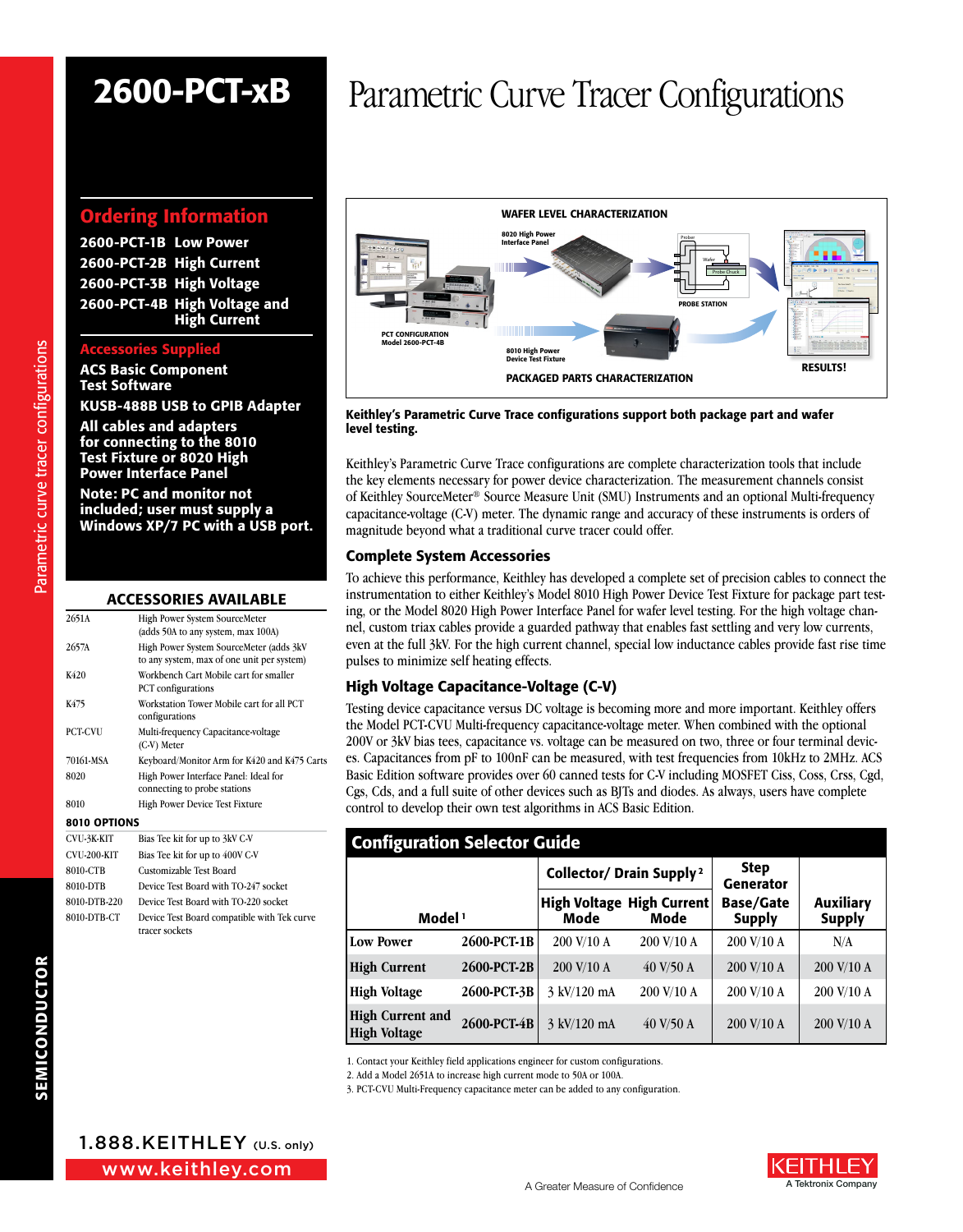## 2600-PCT-xB Parametric Curve Tracer Configurations

### Typical Power Transistor Parameters

| <b>Parameter</b>                                                         | Symbol                 | Test Method 1       | <b>Maximum Range</b>                                         | <b>Typical Best</b><br><b>Resolution</b> | <b>Typical Accuracy</b>  |
|--------------------------------------------------------------------------|------------------------|---------------------|--------------------------------------------------------------|------------------------------------------|--------------------------|
| <b>Breakdown Voltage</b>                                                 | Bydss, Byceo           | Id–Vd or Id (pulse) | $\pm 3000 \text{ V}^2$                                       | $100 \mu V$ , 10 fA                      | $0.05\%$ rdg + 0.05% rng |
| <b>On-State Current (DC)</b>                                             | Vdson, Vcesat, Vf      | Id-Vd               | $\pm 20$ A <sup>4</sup> , Optional: $\pm 40$ A <sup>4</sup>  | 100 nA, $1 \mu V$                        | $0.05\%$ rdg + 0.05% rng |
| <b>On-State Current (Pulse)</b>                                          | Vdson, Vcesat, Vf      | Id-Vd               | $\pm 50$ A <sup>4</sup> , Optional: $\pm 100$ A <sup>4</sup> | 100 $\mu$ A, 1 $\mu$ V                   | $0.05\%$ rdg + 0.05% rng |
| Drain/Collector Leakage Current                                          | Idss, Ir/Icbo, Iceo    | Id-Vd               | $\pm 20$ mA @ 3000 <sup>2,5</sup>                            | 10 fA, $1 \mu V$                         | $0.2\%$ rdg + 1% rng     |
| Gate/Base Leakage Current                                                | Igss, Ib               | $Ig-Vg$             | $\pm$ 1 A or, $\pm$ 10 A Pulsed <sup>3</sup>                 | 10 fA, $1 \mu$ V                         | $0.2\%$ rdg + 1% rng     |
| On-State Threshold Voltage or<br><b>Cutoff Voltage</b>                   | Vth, Vf, Vbeon, Vcesat | $Id-Vg$             | $\pm 200 \text{ V}^3$                                        | 10 fA, $1 \mu V$                         | $0.2\%$ rdg + 0.5% rng   |
| <b>Forward Transfer Admittance or</b><br><b>Forward Transconductance</b> | vfs  Gfs, Hfe, gain    | Vd-Id $\omega$ Vds  | $1 \text{ ms} \sim 1000 \text{ s}^6$                         | 1 pA, $1 \mu V$                          | 1%                       |
| <b>On-State Resistance</b>                                               | RDS(on), Vcesat        | Vd-Vg $@$ Id        | $\leq 100 \mu\Omega$                                         | $10 \mu\Omega$ , $1 \mu$ V               | 1%                       |
| <b>Input Capacitance</b>                                                 | <b>Ciss</b>            | $C-V100$ kHz        | 100 nF <sup>8</sup> $\pm$ 3 kV                               | 10 fF, 100 $\mu$ V                       | Typical 5%+2pF           |
| <b>Output Capacitance</b>                                                | <b>Coss</b>            | $C-V100$ kHz        | 100 nF <sup>8</sup> $\pm$ 3 kV                               | 10 fF, $100 \mu V$                       | Typical 5%+2pF           |
| <b>Reverse Transfer Capacitance</b>                                      | Crss                   | $C-V100$ kHz        | 100 nF <sup>8</sup> $\pm$ 3 kV                               | 10 fF, 100 $\mu$ V                       | Typical 5%+2pF           |

1. Test method used for extracting the parameter. Only typical MOSFET listed, but similar method for other devices.

2. Model 2657A High Power System SourceMeter® SMU Instrument.

3. Model 2636B SourceMeter SMU Instrument.

4. Model 2651A High Power System SourceMeter SMU Instrument or optional dual Model 2651A High Power System SourceMeter SMU Instruments.

5. Maximum 20mA at 3000V, 120mA at 1500V.

6. Typical extracted capability (Example:  $1mA/1V \sim 1A/1mV$ ).

7. Typical extracted capability (Example: 1mV/10A).

8. Max. ±200VDC (or ±3kV) bias with PCT-CVU and CVU-3K-KIT.



8010 High Power Device Test Fixture



8020 High Power Interface Panel



High current, low inductance cables High voltage, low noise triaxial cables Model 2600-PCT-4B with Model 8010 Test Fixture



www.keithley.com 1.888.KEITHLEY (U.S. only)



Parametric curve tracer configurations Parametric curve tracer configurations